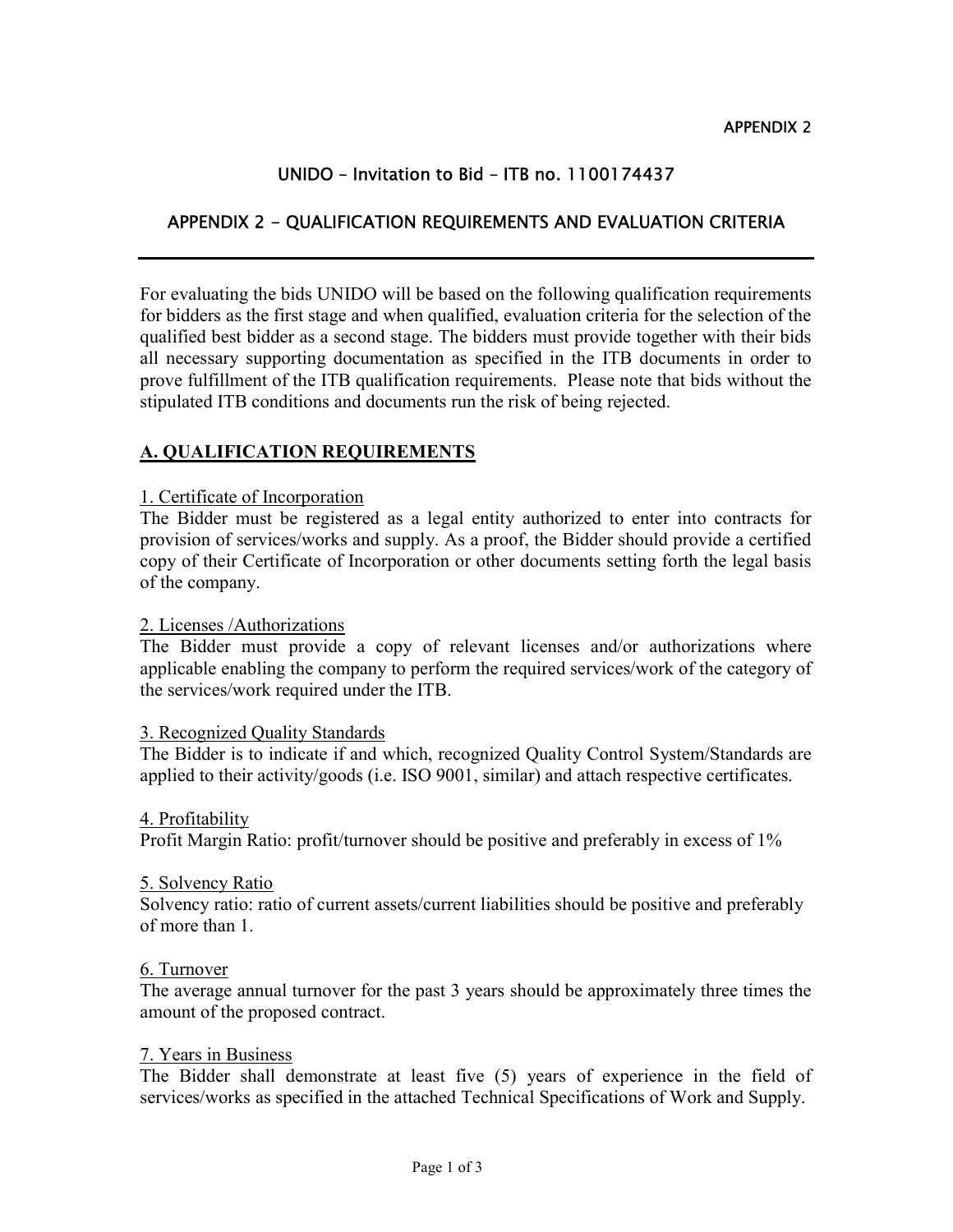8. Experience fulfilling Contracts with Similar Requirement

The Bidder shall list references (within the past five years) of projects and previous experiences in successfully fulfilling contracts of a similar nature / size to the subject ITB.

## 9. Eligibility

Statement of Confirmation, incl. compliance with UNIDO Policy on Exclusion from Funding The Bidder must comply with the statements listed in the Statement of Confirmation document provided on the last page of the Instructions for the Preparation and Submission of Proposals.

# B. EVALUATION CRITERIA

The bids will be evaluated against the following evaluation criteria:

# I. TECHNICAL

- 1. Full compliance with the Technical Specifications Including but not limited to quantities, delivery terms and timeline, local representation in Mexico, language requirements etc.
- 2. After Sales Services including availability of spare parts as specified in the Technical Specifications.
- 3. Warranty

Standard manufacturer's warranty but not less than 12 months from the date of acceptance by the beneficiary.

4. Compliance with the proposed delivery of the Technical Specifications.

# II. COMMERCIAL

## 1. Acquisition Cost

Total price/costs of the offer as well as individual costs per beneficiary as per Detailed Bid Sheets (Appendix 7) based on requirements indicated in the Technical Specifications (Appendix 1).

Note: Prices for equipment, parts and supplies shall be quoted DAP (INCOTERMS 2020) Mexico (addresses of the delivery sites as specified in the Technical Specifications).

2. Agreement to the UNIDO contractual terms and conditions